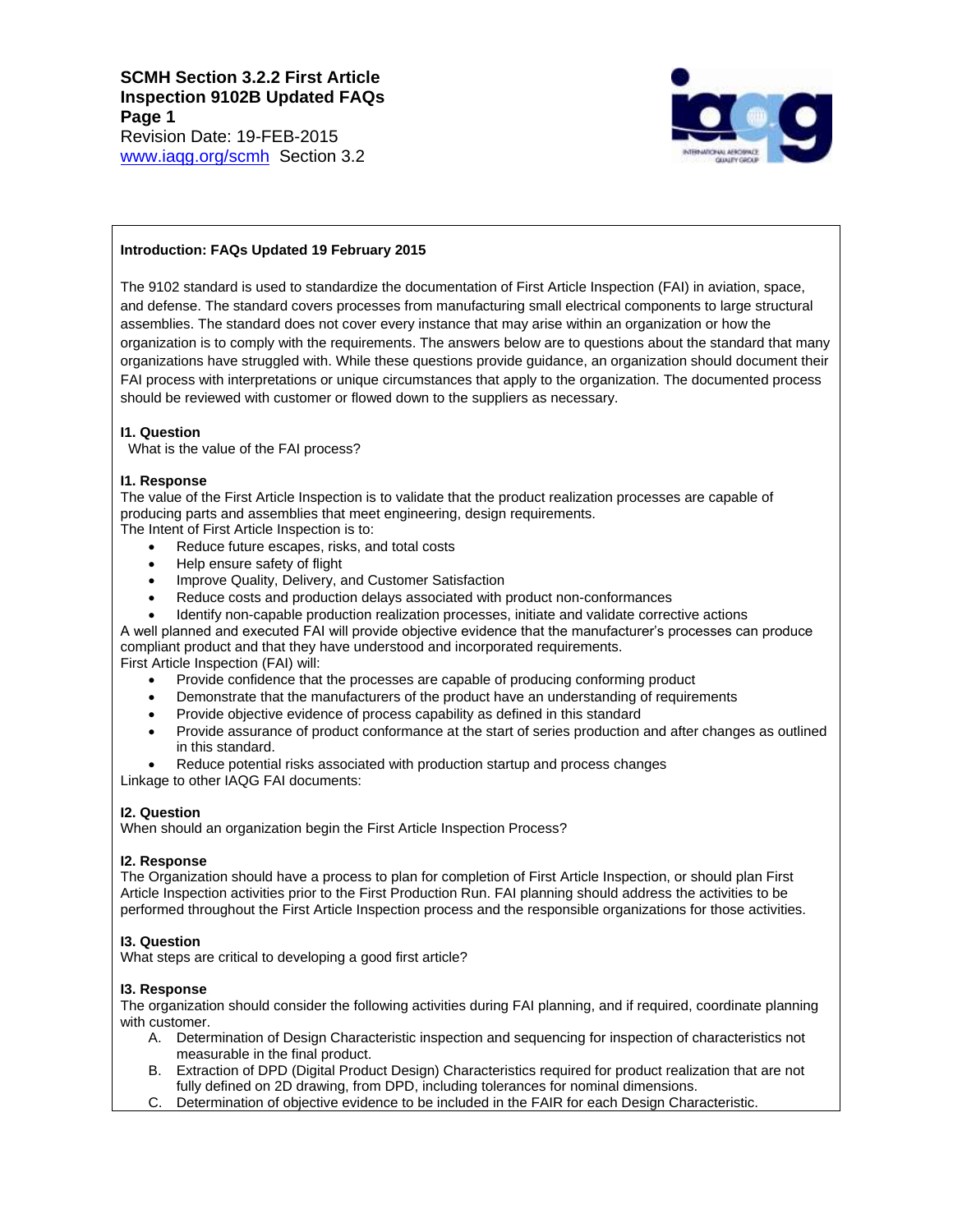Revision Date: 19-FEB-2015 [www.iaqg.org/scmh](http://www.iaqg.org/scmh) Section 3.2



- D. Determination that approved Special Process, laboratory, material sources, and customer required sources are identified (as applicable), and that the manufacturing planning, routing and purchasing document calls out the correct specification and sources.
- E. Determination that Key Characteristic and Critical Item requirements are identified, as applicable (see International Aerospace Standards 9103 or 9100 for guidance).
- F. Determination when part specific gages and tooling are required, they are identified, qualified and traceable, as applicable.
- G. Provide for customer FAI review, if required.
- H. Events requiring an updated FAI

## **I4. Question**

The current revision of 9102 does address Digital Product Designs. How is an organization expected to complete FAI if there is no traditional 2D drawing?

## **I4. Response:**

. When design requirements are in a DPD format and traditional 2D drawing information is not available for all applicable design requirements, DPD design characteristics required for product realization should be extracted, verified, and included in the First Article Inspection Report. To complete the FAI the organization should:

- Establish a process to extract the applicable DPD design characteristics.
- Extract the DPD design characteristics required for product realization. The characteristics required to actually manufacture the product must also be inspected, all dimensional characteristics or feature definitions.
- Ensure the production, inspection, and operations requiring verification have been completed as planned to achieve DPD design characteristics.

## **I5. Question:**

Does the IAQG have additional FAI support materials?

## **I5. Response:**

Examples can be found in chapter 3.2 of the SCMH (Supply Chain Management Handbook). The SCMH is posted on the IAQG website. The URL is: http://www.sae.org/iaqg/handbook/scmhtermsofuse.htm

## **A. Forms Usage**

## **A1. Question:**

Are requirements defined as "CR" in the forms (1-3) to be filled only when there is a special requirement from the customer or, always filled when applicable?

## **A1. Response:**

"Special requirement from the customer" is only an example of Conditionally Required (CR) items must be filled in when "applicable". For example, not all parts have a serial number but when they do you must fill in that field (form 1 field 3). The same is true for the other "CR" fields. When not applicable or required by engineering, leave them blank or write N/A.

## **A2. Question:**

What is the condition upon which form 1, field 4, FAIR Number, is required?

## **A2. Answer:**

Field 4 is required when an organization is using a process to produce their FAI that will assign a unique FAIR number to the FAI. This field would not be required when an organization is using paper forms or electronic forms that do not generate a unique FAIR number.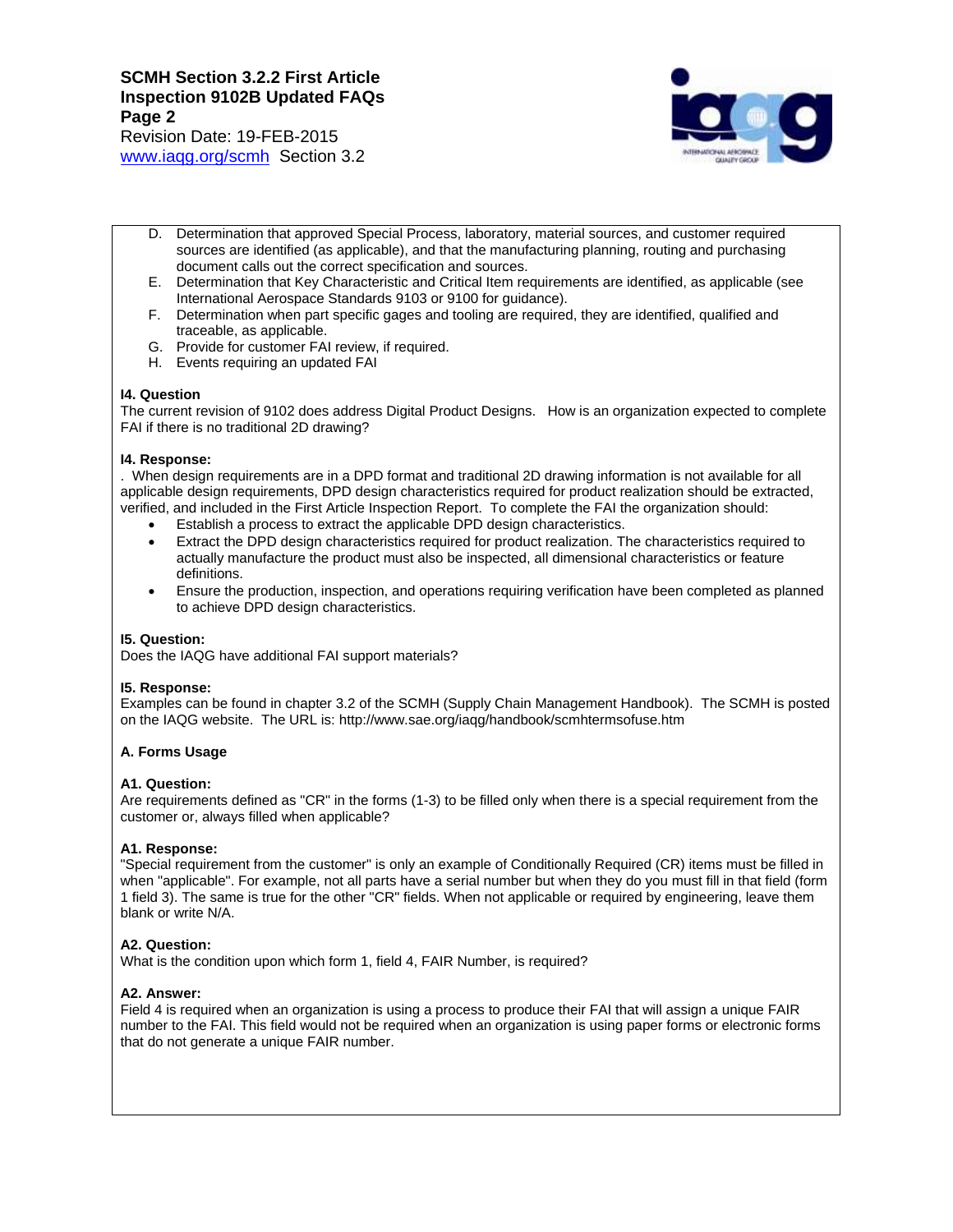Revision Date: 19-FEB-2015 [www.iaqg.org/scmh](http://www.iaqg.org/scmh) Section 3.2



# **A3. Question:**

What is the difference between field 5 and field 7 on form 1?

# **A3. Answer:**

Field 6 of Form 1 is the Drawing Number; this field should have the drawings (including parts list), that contain design characteristics needed for product realization. There may be more than one drawing listed in this field. Field 7 of Form 1 is the Drawing Revision Level, this would be the revision level of the drawing or DPD set that is listed in field 6. When there is more than one entry in field 6 then the entries in this field need to correspond to the entries in field 6.

Field 5 of Form 1 is the Part Revision Level, this is the revision level that is identified on the part. Not all organizations use a part revision level for tracking configuration.

# **A4. Question:**

What are some examples of entries for form 1, field 9 (required field)?

## **A4. Response:**

The intent is to provide linkage to the planning/router that was used during the manufacture of the FAI part/assembly. Some companies track parts with a production control number and a "router issue number". Production control numbers are usually for cost collection and order tracking and router issue numbers can be directly correlated to the router. You may use anything that provides linkage to the exact router/planning used during FAI.

# **A5. Question:**

Form 1 field 9: Manufacturing Process Reference. Please elaborate on what is required?

## **A5. Response:**

The purpose of field 9 on form 1 is to provide traceability from the FAI part to the router/planning used to manufacture the part. Any number or reference that provides that traceability is acceptable.

## **A6. Question:**

What is the expectation for field 18 when the organization does not have a supplier's FAIR number?

## **A6. Answer:**

When an organization does not have the supplier's FAIR number because it does not exist or is not stored to where the organization has access to view the supplier's FAIR when performing their own FAIR, then FAIR number would not be required. When a supplier FAIR number is documented in field 4 of the supplier FAI and the organization has access to view the number when performing the next level FAI then it would be required to be added to the organization's FAI.

## **A7. Question:**

Are the forms in the standard examples or are they mandatory?

## **A7. Response:**

You may create your own forms but they must require the same information as the forms provided and must be numbered with the same field numbers. See 4.7.1.c..... Forms other than those contained in the Appendix may be used; however they must contain all "Required" and "Conditionally Required" information and have the same field reference numbers.

## **A8. Question:**

Can parts lists, reports and other records be noted on the forms and attached rather than copying all the data onto the forms?

## **A8. Response:**

Yes, you may reference the attachments on the forms and attach parts lists, reports etc. You may also attach drawings to form 3 and note the drawing on the form as long as the characteristics and results are clearly identified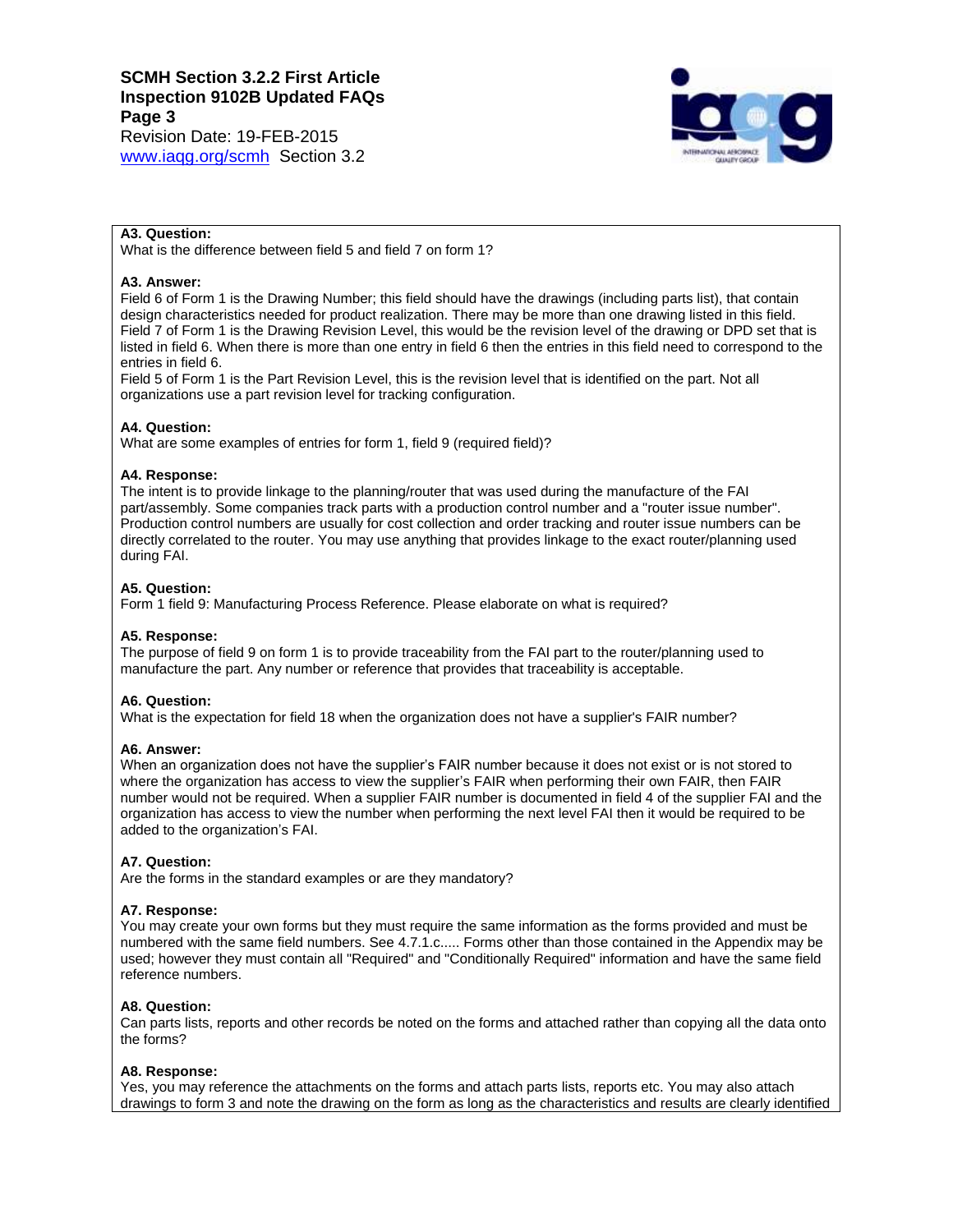Revision Date: 19-FEB-2015 [www.iaqg.org/scmh](http://www.iaqg.org/scmh) Section 3.2



on the drawing. Any efficient, time saving method is acceptable but you must maintain clear traceability and the data on the attachments must be verified.

When automated inspection tooling produces measurement results, those results may be referenced on form 3, identified as pass/fail, and attached when:

- The characteristic numbers on form 3 are clearly linked in the attached report
- The results in the attached reports are clearly traceable to the characteristic numbers on form 3.
- The results are directly comparable to the Design Characteristic. E.g., coordinate data alone would not be acceptable for a positional tolerance; the results should show the actual positional value.

#### **A9. Question:**

How should multiple pages of forms be numbered?

#### **A9. Response:**

Each form is to numbered independent of the others. The reason for three forms is that in some companies, different people or organizations fill out the different forms. It is acceptable to combine them.

#### **A10. Question:**

Can an electronic signature be used in field 19 of form 1?

#### **A10. Response:**

An electronic signature is acceptable as long as it is acceptable within your Quality management system. The Quality management system must define electronic signature usage and control.

#### **A11. Question:**

Form 1 field 14 - What does baseline mean?

## **A11. Response:**

This refers to the previous FAI part number, or approved configuration, including revision level, to which a partial FAI is performed. An example of an approved configuration could be a part produced prior to the requirement of this standard.

## **A12. Question:**

Can a part produced prior to the application of this standard, be a Baseline Part Number without clear evidence of each design characteristic?

#### **A12. Response:**

Even if there is no FAIR or detail verification data for each design characteristics (e.g., numerical data), it can be considered a Baseline Part number, as long as the product had already been verified, produced and addressed as conforming product. See Question B9.

#### **A13. Question:**

Form 2 field 7 - What should be entered in this field?

#### **A13. Response:**

Field 7 on form 2 is an optional field. Some companies have special codes for different processes and require an entry in this field. If you or your customer has no special code, leave the field blank or mark it N/A.

#### **A14. Question:**

Form 2 field 8 – Is the supplier name and address required when a supplier code that is adequate for identification is available?

#### **A14. Response:**

Yes, the supplier name and address would still be required. The first sentence specifies that the supplier name, address, and the supplier code are required to be entered into the field. The requirement from the first sentence is that all three pieces of information are entered into the field. In the second sentence relief is given for the supplier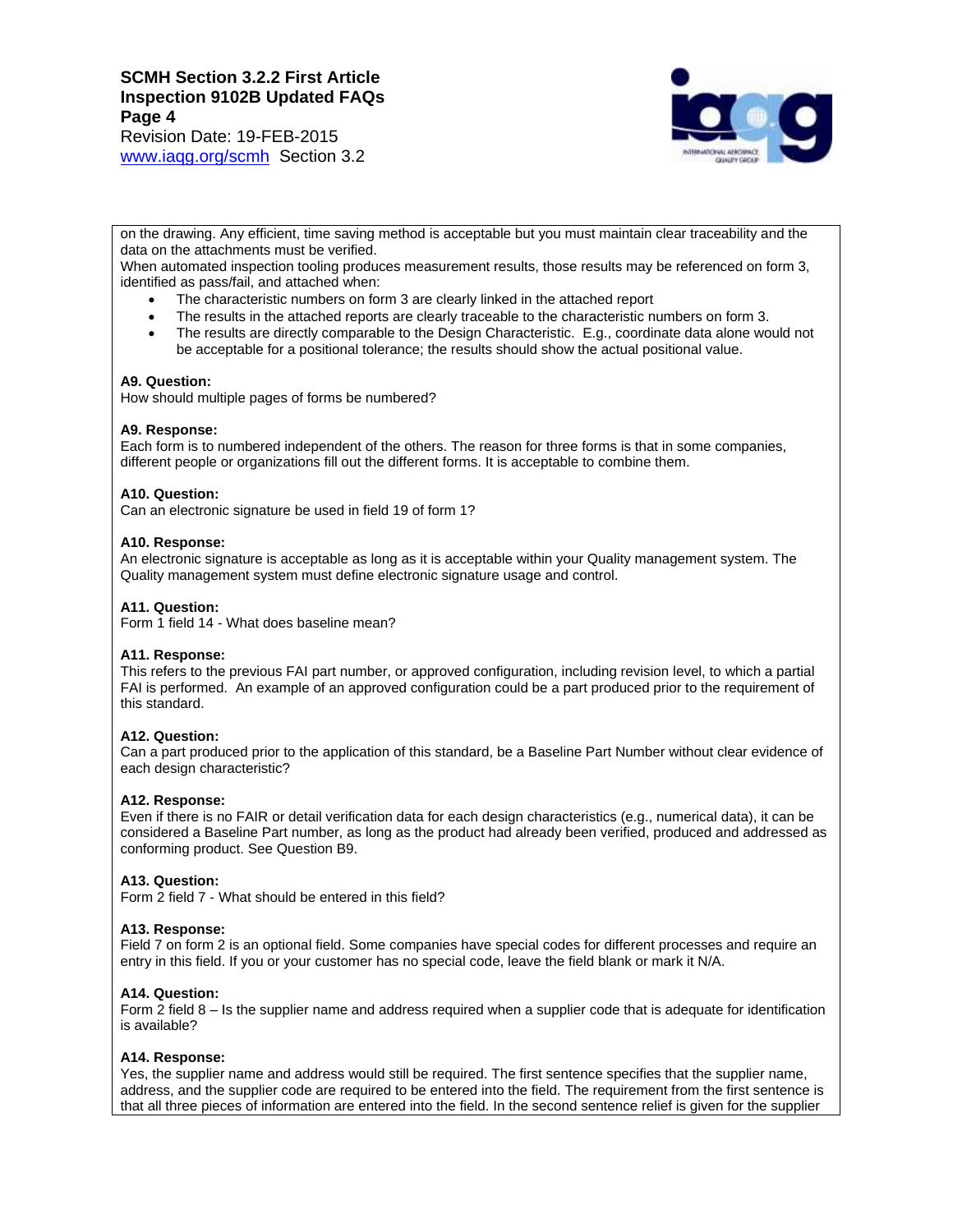Revision Date: 19-FEB-2015 [www.iaqg.org/scmh](http://www.iaqg.org/scmh) Section 3.2



code requirement when the supplier code is not available or not adequate for identification. The supplier name and address are always required, but when the supplier code is not available or adequate, then the supplier name and address may be used in place of the supplier name, address and supplier code.

#### **A15. Question:**

If using electronic forms and have multiple pages, what fields are required on subsequent pages for each form?

#### **A15. Response:**

If you are using electronic forms, you can just add rows and additional sheets won't be required. If you are converting the forms to paper and need additional pages, follow the note at the top of the forms instructions: "NOTE: Fields 1-4 are repeated on all forms for convenience and traceability." Repeat fields 1-4 on each additional sheet.

#### **A16. Question:**

What is the purpose of field 14 on form 3?

#### **A16. Response:**

Form 3 field 14 is an optional field for the user to add columns and information that are in addition to the requirements of the standard. Since it is optional and at your discretion, you may add columns and titles for those columns as you see fit. You may not rearrange or change any other portion of the form.

# **A17. Question:**

What are "characteristic designators" for form 3 field 7?

#### **A17. Response:**

"Characteristic designators" are identified on engineering documents. Applicable design engineering also establishes definitions of those designators (including major/minor characteristics, key characteristics, structural characteristics, etc.). 9102 cannot provide these definitions.

#### **A18. Question:**

Where are instructions for filling out the 9102 forms?

#### **A18. Response:**

Instructions for completing each field in the 9102 forms are contained within 9102. To comply with the standard, you should have an internal procedure defining your method. You can purchase 9102 in many languages from approved publishers like SAE, SJAC & ASD-STAN.

#### **B. When to Perform an FAI**

#### **B1. Question:**

When a lapse in production of 2 or more years occurs, is a Full or Partial FAI required?

#### **B1. Response:**

A FAI is required for any characteristics that may be impacted by the inactivity. When a full FAI is not preformed, your FAI procedure should describe the rationale for assessing the characteristics that were not affected by the inactivity and how the assessment is documented.

#### **B2. Question:**

After an initial FAI is complete, is a supplier required to complete partial FAI's when inspection frequency and methods are changed?

## **B2. Response:**

FAI (Complete/Partial) would be required for the changed inspection when the tool listed on Form 3 field 10 is changed.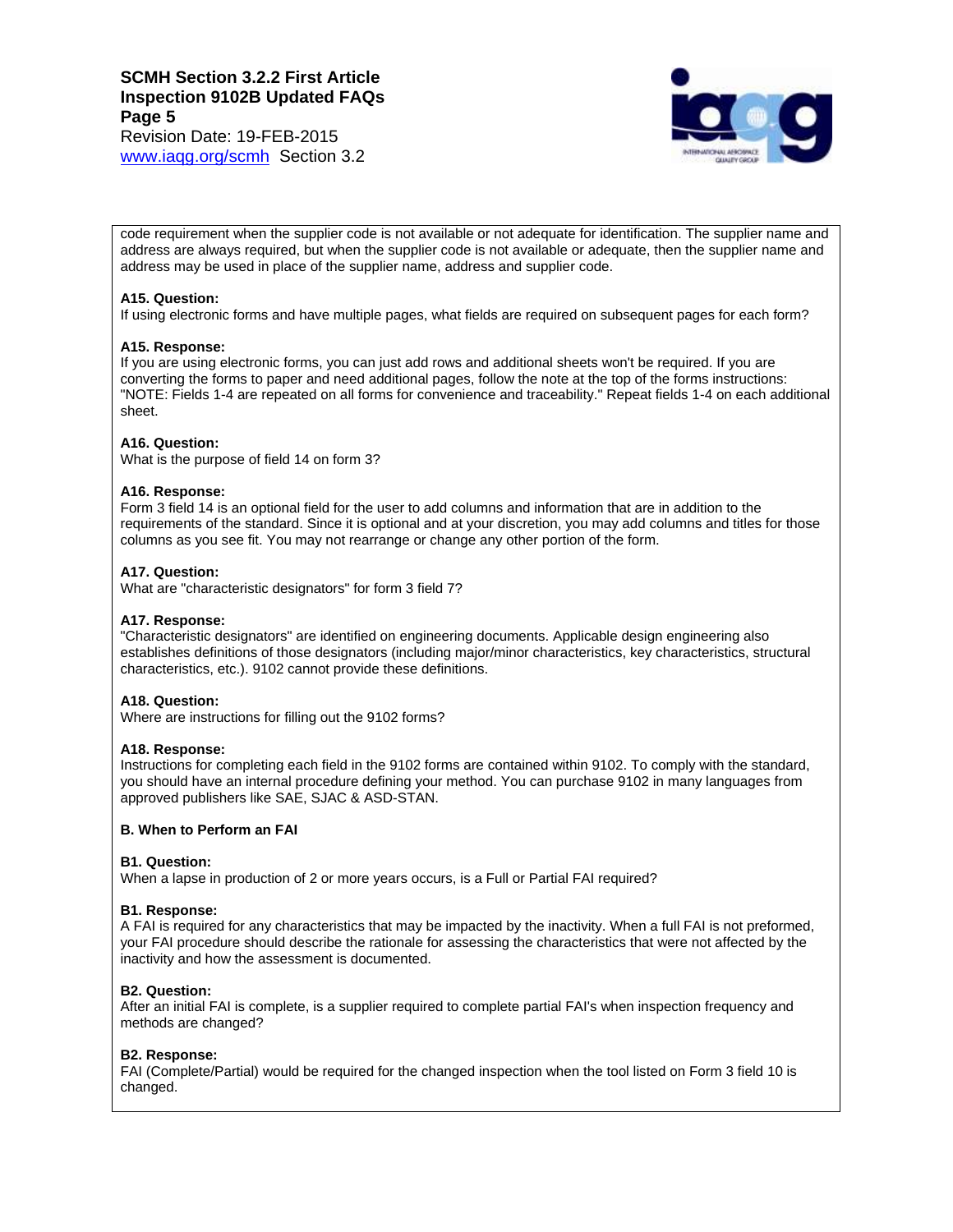Revision Date: 19-FEB-2015 [www.iaqg.org/scmh](http://www.iaqg.org/scmh) Section 3.2



## **B3. Question:**

If Manufacturing is moved from one location/facility to another, is a new FAI required?

#### **B3. Response:**

9102 - 4.6.f.1 states: A change in manufacturing source(s), process(es), inspection method(s), location of manufacture, tooling or materials, that can potentially affect fit, form or function. The key wording is "potentially affect fit, form or function". If you have good rationale supporting a position that the change doesn't "potentially affect fit, form or function" (and you can convince your customer) an updated FAI is not required. The move distance isn't a factor. Record the reason for Partial FAI on field No.14 of Form 1.

#### **B4. Question:**

In4.6.f, there are conditions that require a new or partial FAI when a change occurs "that can potentially affect fit, form or function". How is this assessed?

#### **B4. Response:**

The only people able to evaluate these changes for "fit, form or function" are those knowing the product, the processes, the environment and knowing which problems occurred in the past (lessons learned). These people belong to the producer ("the organization" in 9100). You may also be influenced by your customer. Standards provide requirements but cannot provide methods for meeting the requirements. The organization should have a process to determine who is responsible for addressing events requiring an updated FAI.

#### **B5. Question:**

Is a partial FAI required for all natural or manmade events that affect the manufacturing process?

#### **B5. Response:**

The key wording is "that affect the manufacturing process". If a company has provisions, such as calibration or recovery procedures, to validate that the equipment is not affected, then an update is not required.

## **B6. Question:**

Can an Assembly FAI be completed when one or more of the detail parts has not completed the FAI process?

#### **B6. Response:**

Unless the failed detail FAI affects the fit, form or function of the assembly, the Assembly FAI can be completed if it complies with 9102. The failed detail stands on its own, and it alone requires a FAI in accordance with paragraph 4.4.

## **B7. Question:**

When engineering provides alternates, must the FAI be repeated when the alternate is used?

#### **B7. Response:**

A partial or full FAI would generally be required when an alternate is used. The determination of a FAI requirement would depend on your assessment of the potential for affecting fit, form, or function. In cases that determination is made that a FAI is not required, the rationale should be documented.

#### **B8. Question:**

When the supplier for a process specified by the drawing is changed, must the FAI be redone?

#### **B8. Response:**

Yes, you or your new supplier must perform a partial FAI covering the processes/characteristics moved. Moving to a new supplier provides the "Potential" to affect fit, form or function. Also see answer to question B3.

#### **B9. Question:**

If a baseline FAI exists but is to a system used prior to 9102, must the baseline FAI be updated to 9102 prior to performing a new partial FAI?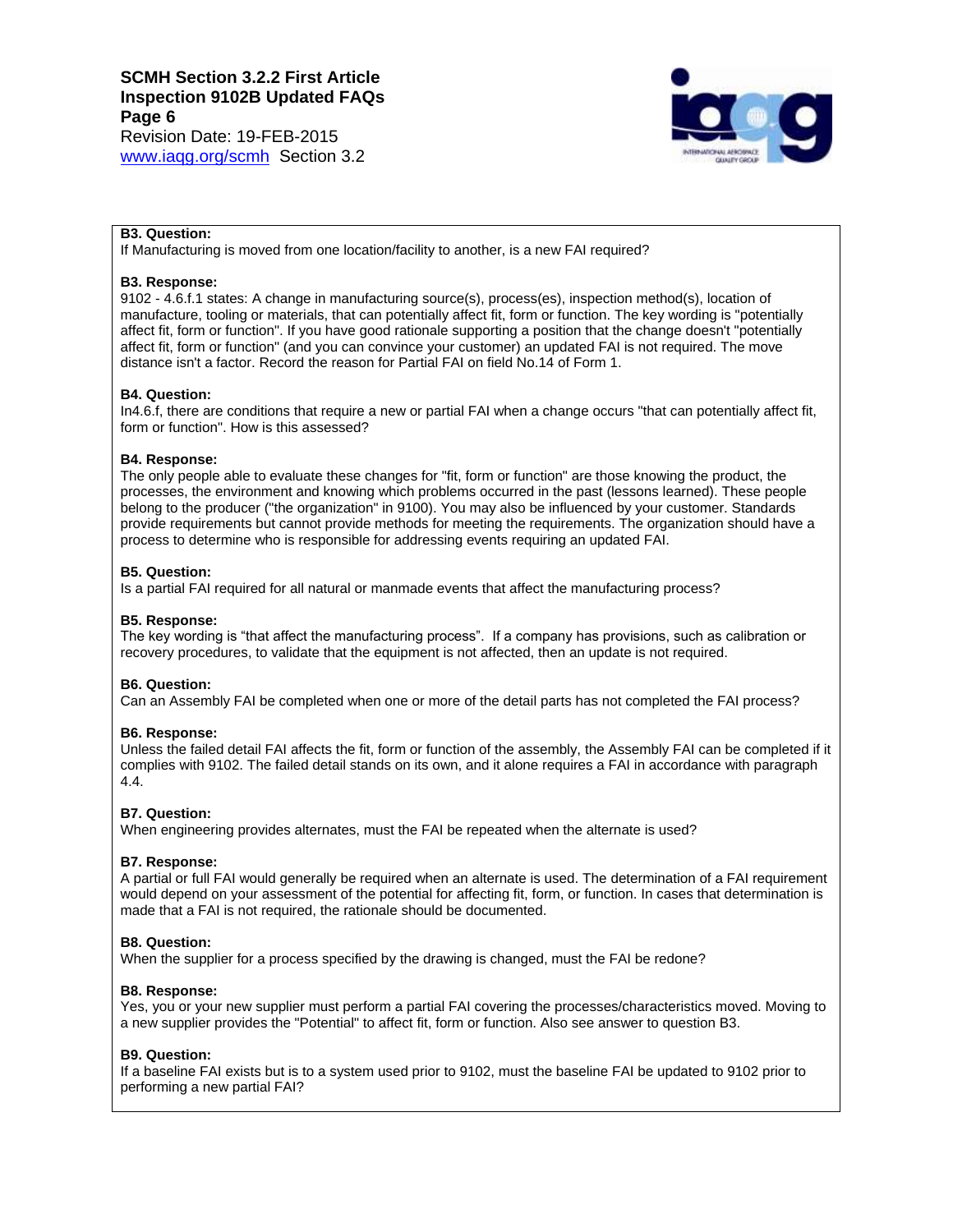[www.iaqg.org/scmh](http://www.iaqg.org/scmh) Section 3.2



#### **B9. Response:**

9102 is not retroactive. A 9102 partial may be completed using the original completed baseline. See question A9.

#### **B10. Question:**

Is an FAI required for unique single run production orders.

#### **B10. Response:**

Section 1.3 states, unless contractually required, the standard does not apply to "Unique single run production orders, not intended for ongoing production". Single Run production orders are a one-time run of a product that is not intended for ongoing production, but may be installed on a production unit.

# **C. Standard Catalogue and Commercial-Off-The-Shelf (COTS) Items**

#### **C1. Question:**

Where is Standard Catalogue and Commercial-Off-The-Shelf (COTS) Items entered on the First Article Inspection Report (FAIR)?

#### **C1. Response:**

Standard Catalogue and Commercial-Off-The-Shelf (COTS) Items, when used as purchased, are entered on form 1. If Standard Catalogue or Commercial-Off-The-Shelf (COTS) Items (e.g., AN, MS fasteners) are modified, then list that Standard Catalogue or Commercial-Off-The-Shelf (COTS) Items on form 2, field 6.

#### **C2. Question:**

Are COTS and Standard Catalogue Item C of C required with a FAIR, for items recorded on Form 1?

## **C2. Answer:**

The standard requires that non-modified Standard Catalogue Items and Commercial-Off-The-Self items are listed on form 1 of the FAI. Field 18 is for the FAIR number and does not require the CofC number to be recorded in this field. Since no CofC number is required to be documented on form 1 of the FAI, the CofC would not be required for supporting documentation.

## **C3. Question:**

How is Standard Catalogue Items defined?

#### **C3. Response:**

Any item purchased from a catalogue available to the public is considered a Standard Catalogue Items. 9102 defines Standard Catalogue Items as: A part or material that conforms to an established industry or national authority published specification, having all characteristics identified by text description or industry/national/military standard drawing.

#### **C4. Question:**

What is the definition of a Modified Commercial-Off-the-Shelf Item? Can it be a COTS item that is changed in manufacturing or is it a COTS item that is purchased and changed?

## **C4. Answer:**

A modified COTS item would be a COTS item that has a change made to it from its originally purchased configuration. An item that has the configuration changed during the manufacturing process would be a "similar part".

## **C5. Question:**

Are company designed standards, like Boeing's BAC standards, considered Standard Catalogue Items?

#### **C5. Response:**

No. Company designed standards are not available to the public and do not meet the definition. Parts manufactured to company designed standards are entered on form 1. (See answer to Question C1).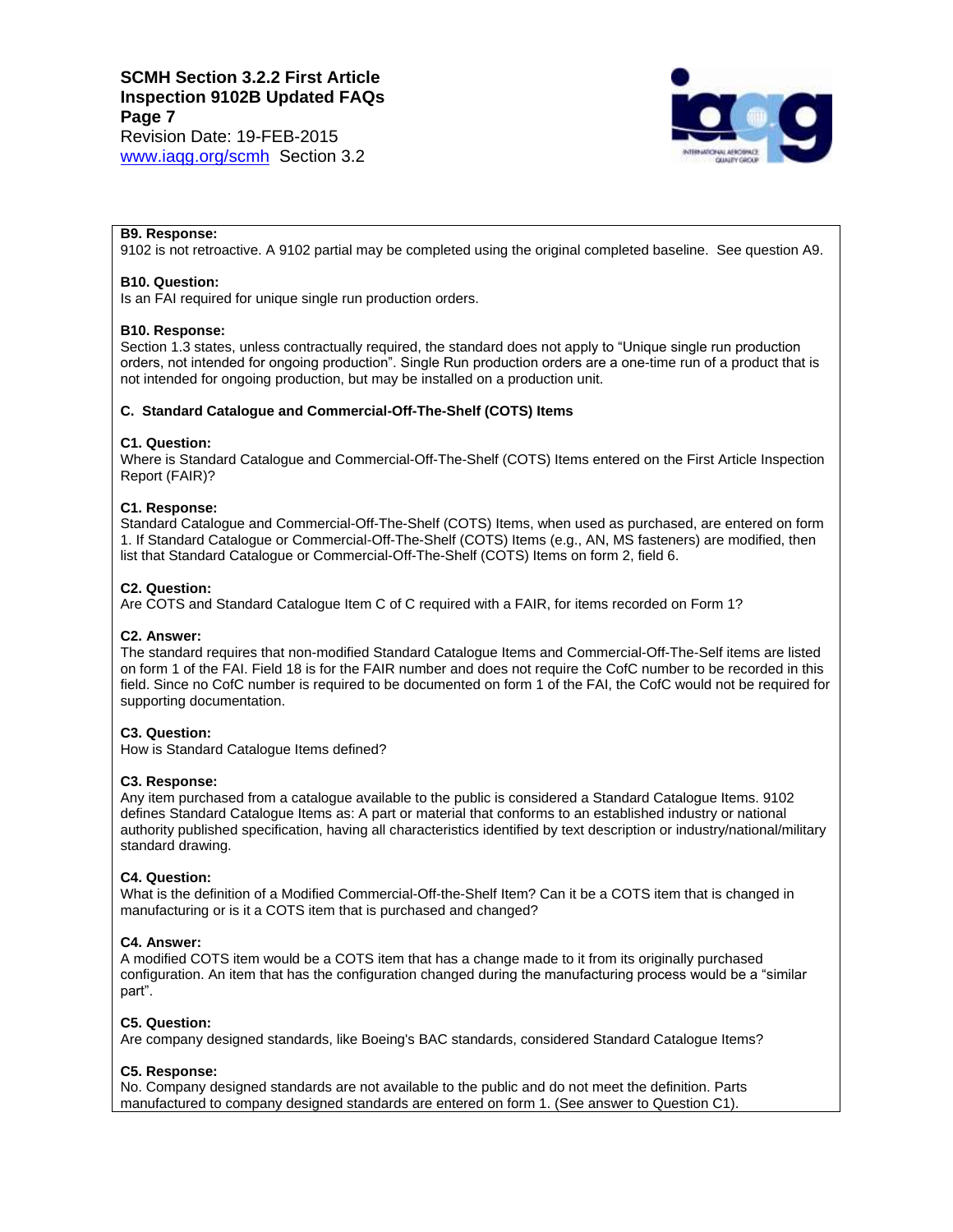Revision Date: 19-FEB-2015 [www.iaqg.org/scmh](http://www.iaqg.org/scmh) Section 3.2



# **D. Similar Parts**

# **D1. Question:**

Paragraph 4.6 states in part - FAI requirements may be satisfied by previously approved FAI performed on identical characteristics of similar parts produced by identical means. How similar do the parts have to be?

## **D1. Response:**

If a series of parts are made using the same processes and the parts are identical except for a few characteristics, a complete FAI can be done on one part and for the others, account for the unique characteristics. On form 3 for the "other parts", record the unique characteristics and refer back to the full FAI for the identical characteristics. The key is traceability and that all characteristics are accounted for.

# **E. Purchase Order Requirements**

## **E1. Question:**

Does 9102 allow inspection to Purchase Order requirements?

#### **E1. Response:**

Yes. The 9102 definition of drawing requirements indicates that the requirement may be invoked by purchasing document. 9102 definitions: "DRAWING REQUIREMENTS: "Requirements of the drawing and associated parts lists, specification, or purchasing document to which the product is to

be produced from, including any notes, specifications, and lower-level drawings invoked.." Use Form 1, field 8 to list the Additional Changes. The Additional Changes in the Purchase Order including added and deleted characteristics are to be reported in Form 3. (e.g. omit fasteners, excess material)

## **F. General Questions**

## **F1. Question:**

Are 9100 requirements duplicated in 9102?

## **F1. Response:**

9102 requirements are not intended to duplicate 9100 requirements or test 9100 compliance. Each is a standalone standard.

## **F2. Question:**

What is the relationship between 9102 paragraph 4.6 and 9100 paragraph 7.5.1.1?

# **F2. Response:**

9102 is one means of meeting 7.5.1.1 but is not mandated by 9100.

#### **F3. Question:**

What does "First Production Run" mean?

## **F3. Response:**

The first production run is the first group of one or more parts that are the result of a planned process designed to be used for future production of these same parts. The first production delivery parts require an FAI. Development and prototype parts that are not intended for production use are not considered as part of the first production run.

## **F4. Question:**

How is a partial FAI documented?

## **F4. Response:**

When performing a partial FAI, use form 1 and only the additional forms required to document the change. Also, reference the original FAI on form 1, field 14. The original forms must never be altered. You may use attachments to any form if more space is needed.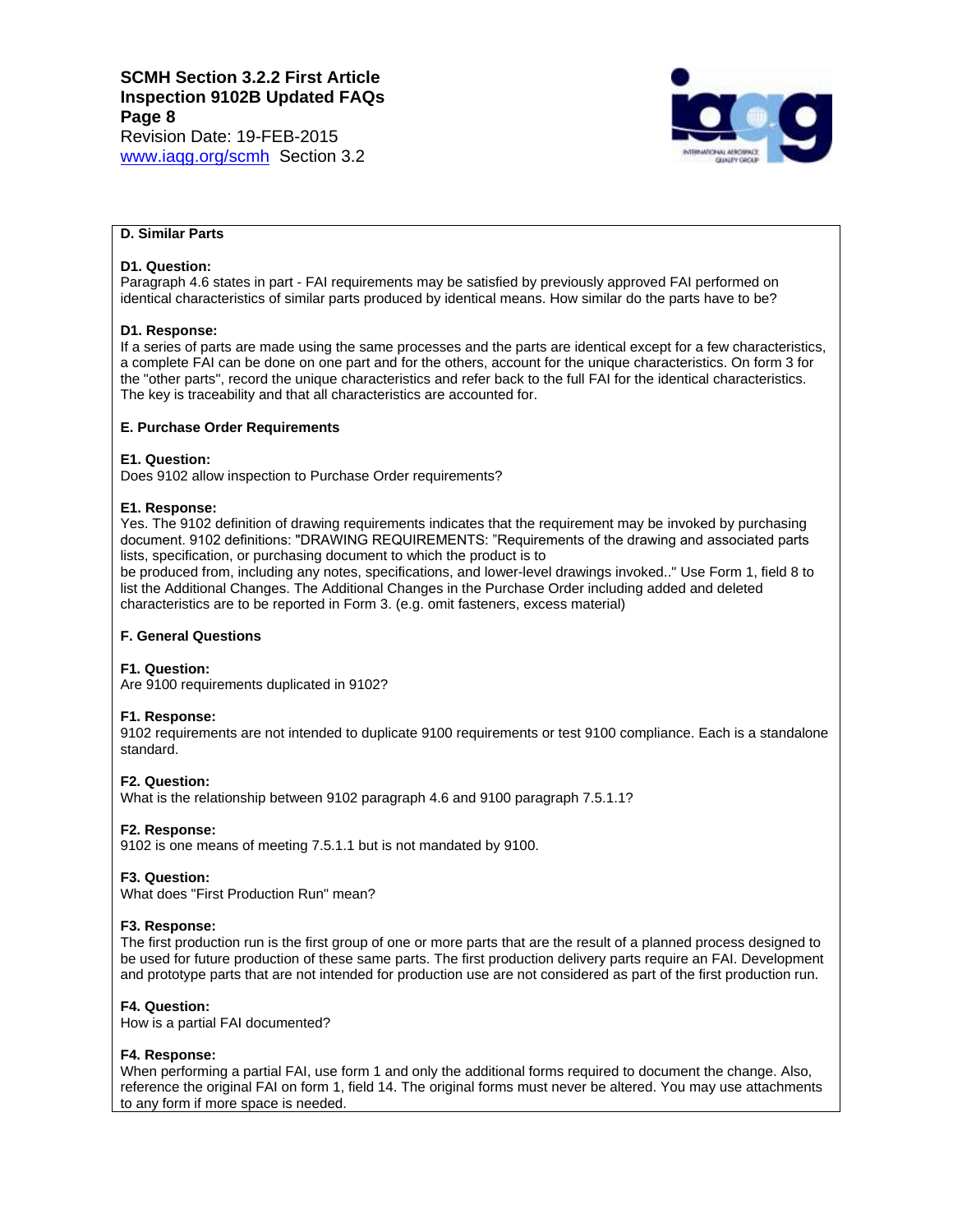Revision Date: 19-FEB-2015 [www.iaqg.org/scmh](http://www.iaqg.org/scmh) Section 3.2



# **F5. Question:**

Can an FAI be completed when a non-conformance exists?

## **F5. Response:**

The non-conformance must be corrected and the correction verified and documented on new forms at the next production run before considering the FAI "completed".

The FAI with design characteristic nonconformance(s) is Not Complete. An FAI with noted nonconforming design characteristics should have field 19 signed and noted as "Not Complete"

- When processing a FAIR with documented non-conformances:
- Record the nonconforming design characteristic(s) on form 3.
- Record the nonconformance document reference number on form 3 field 11.

Check the box "FAI Not Complete" on form 1 field 19. Note: this standard does not control disposition of the nonconformance.

The Organization implements corrective actions and performs a partial FAI for all affected characteristics on the next production run after implementation of the corrective action. If the partial FAI does not clear all nonconformances, the FAI is still Not Complete and the requirement to complete the FAI is still in effect. Note: a full FAI may be done in lieu of a partial FAI.

# **F6. Question:**

How are unique characteristic numbers established?

# **F6. Response:**

Standards provide requirements and cannot provide methods. You may use any technique that provides traceability from the engineering to the FAI report.

# **F7. Question:**

Is it a requirement to have a ballooned drawing in the FAI report?

# **F7. Answer:**

The ballooned drawing is often used to show verification that "every design characteristic requirement is accounted for, uniquely identified, and has inspection results traceable to each unique identifier." However, there is no requirement in 9102 for a ballooned drawing to be used, so there no requirement for it to be part of the supporting documentation. Part of the planning process section 4.2.c.3 is the "Determination of objective evidence to be included in the FAIR for each design characteristic." The company's FAI procedure should detail how they are accounting for each design characteristic.

# **F8. Question:**

Is N/A required to be entered on fields that do not contain information?

## **F8. Answer:**

This needs to be defined in your QMS procedures.

## **F9. Question:**

In the definition of First Article Inspection, what is the meaning of independent as used in 9102?

## **F9. Answer:**

The person that verifies the characteristic for the First Article cannot be the same person that generated the characteristic. Self-inspection is not permitted (ie. operator self-verification). Also, the equipment used to verify the characteristic needs to be different from the equipment used to produce the characteristic.

## **F10. Question:**

What is expected for evidence of characteristics that are not able to be verified in the final product?